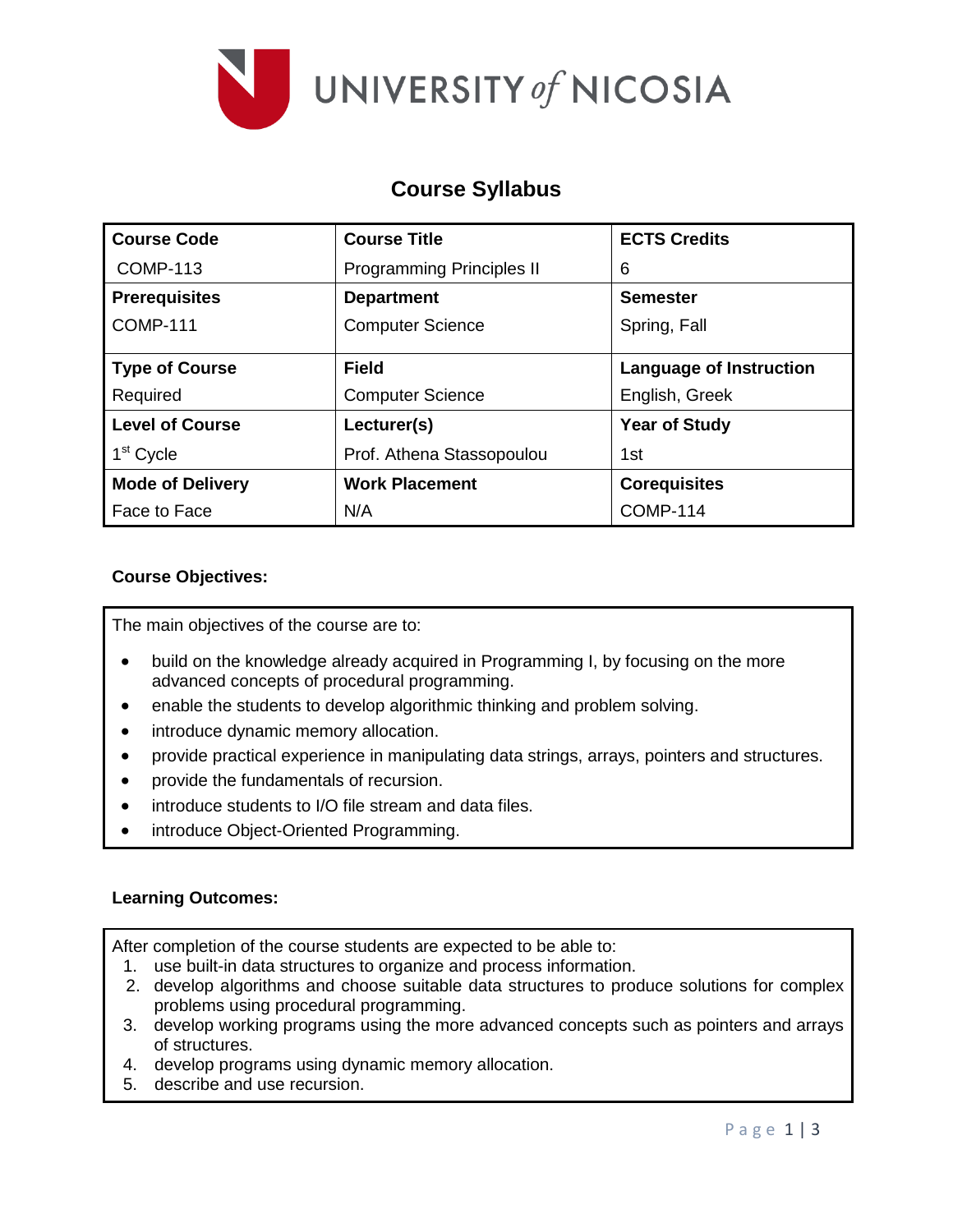

- 6. develop programs that use I/O file streams and data files.
- 7. apply the fundamentals of Object-Oriented Programming.
- 8. develop simple object-oriented programs.
- 9. develop applications consisting of multiple source files.

#### **Course Content:**

- 1. User defined data types, Enumeration.
- 2. Arrays (one dimensional, two dimensional), C-Strings.
- 3. Addresses and Pointers. Dynamic memory allocation, array names as pointers, pointer arithmetic, passing addresses, passing arrays, pointer arrays.
- 4. Data Structures: Structures, arrays of structures, structures as function arguments, passing a pointer, returning structures, dynamic data structure allocation, searching an array of structures.
- 5. Recursion. How the computation is performed by use of the stack, recursion versus iteration.
- 6. I/O File Streams and Data Files: I/O File Stream Objects and Methods, reading and writing character-based files, exceptions and file checking.
- 7. Introduction to Object Oriented Programming: Introduction to Objects and Classes, class functions.

#### **Learning Activities and Teaching Methods:**

Lectures, Lab Presentations, Lab Tutorials, Practical Exercises and Assignments.

#### **Assessment Methods:**

Mid-term exam, Projects, Assignments, Final Exam.

#### **Required Textbooks / Readings:**

| <b>Title</b>                                             | Author(s)       | <b>Publisher</b>     | Year | <b>ISBN</b>           |
|----------------------------------------------------------|-----------------|----------------------|------|-----------------------|
| Introduction to<br>Programming<br>with $C++$ , $3rd$ ed. | Daniel Y. Liang | Pearson<br>Education | 2014 | 978-0-273-<br>79324-3 |